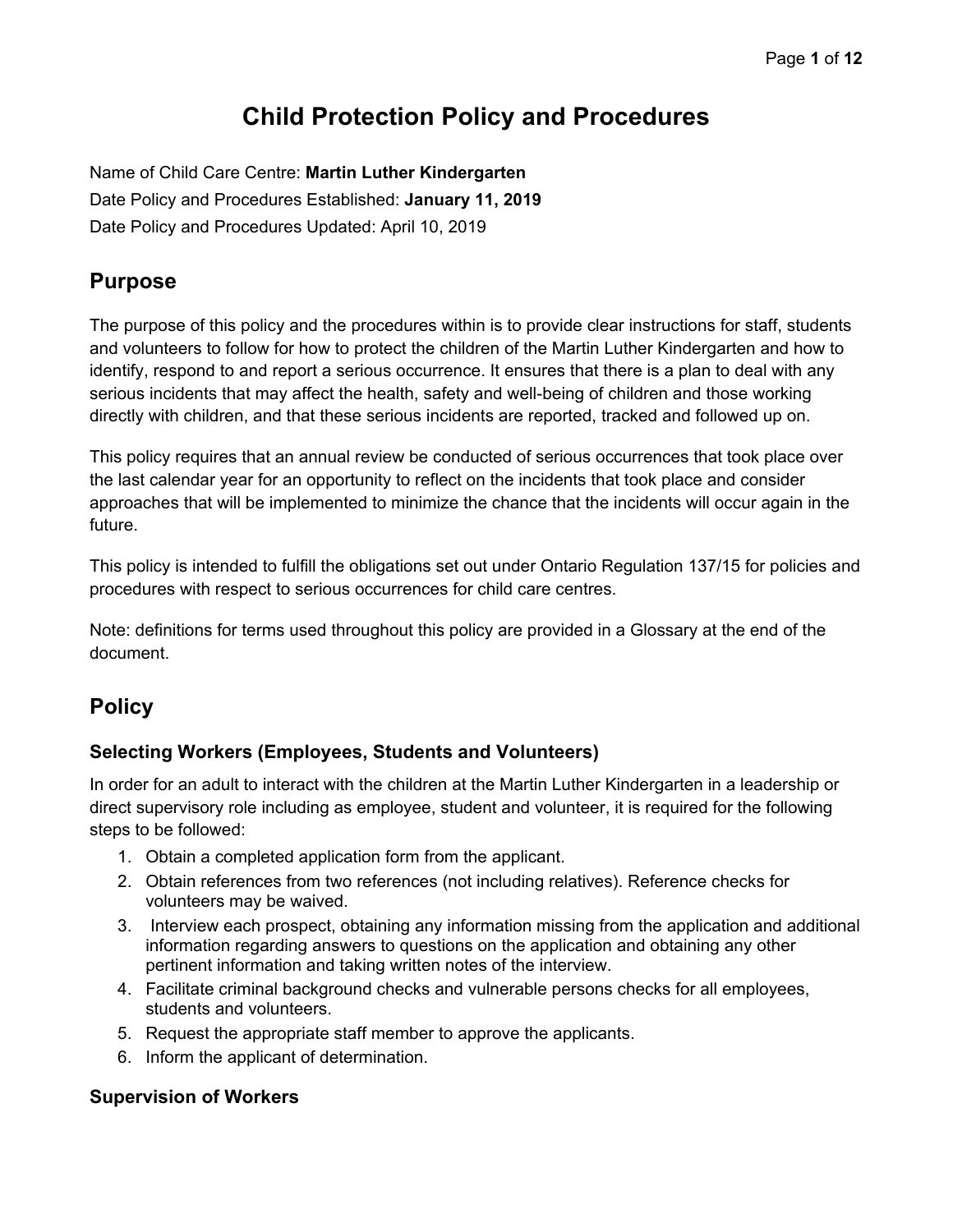We strive to have at least two adults present at all times when interacting with children at the Martin Luther Kindergarten. The presence of a parent who has not been screened and above does not satisfy the two-adult rule, not excuse the requirement that two other adults who have been so screened and approved be present at all such activities.

### **Identifying a Serious Occurrence**

- Under the *Child Care and Early Years Act, 2014*, serious occurrences are defined as:
	- 1. the death of a child who received child care at a child care centre,
	- 2. abuse, neglect or an allegation of abuse or neglect of a child while receiving child care at a child care centre,
	- 3. a life-threatening injury to or a life-threatening illness of a child who receives child care at a child care centre,
	- 4. an incident where a child who is receiving child care at a child care centre goes missing or is temporarily unsupervised, or
	- **5.** an unplanned disruption of the normal operations of a child care centre that poses a risk to the health, safety or well-being of children receiving child care at the child care centre.
- Note: Appendix A provides examples and scenarios of reportable and non-reportable incidents.

# **Definitions of Child Abuse and Neglect**

Child abuse includes physical, emotional and sexual abuse and neglect leading to failure to thrive.

- Physical abuse means any physical force or action which results in or may result in a nonaccidental injury to a child.
- Sexual abuse means any sexual contact with a child whether consensual or not. It includes touching of a sexual nature and sexual intercourse and may include any behaviour of a sexual nature towards a child.
- Emotional abuse means acts or omissions of those responsible for the care of a child which are likely to produce long term serious emotional difficulties.
- Neglect means the failure of those responsible for the care of the child to meet the physical, emotional or medical needs of a child to the extent that the child's health, development or safety is endangered.

## **Reporting a Serious Occurrence**

- Staff will notify the licensee, supervisor or designate of a serious occurrence as soon as they become aware of the incident.
- All serious occurrences will be reported to the Ministry of Education in the Child Care Licensing System (CCLS) within 24 hours of the licensee, supervisor or designate becoming aware of the occurrence.
- Identifying information such as children or staff names will not be included in the serious occurrence reports.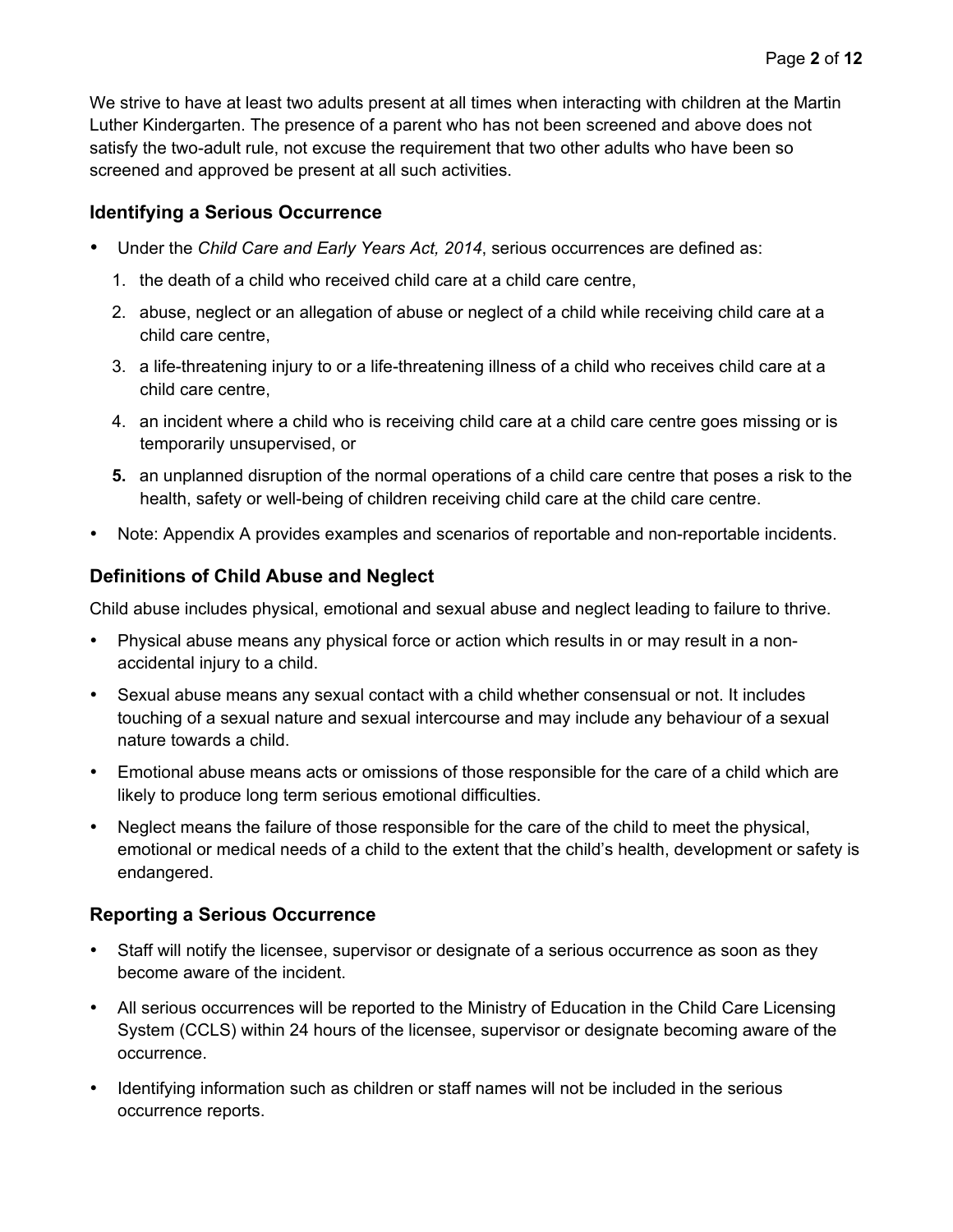- If CCLS cannot be accessed (e.g. where CCLS or an internet connection is unavailable), the licensee, supervisor or designate will notify the program advisor (PA) assigned to the licence by email or by telephone within 24 hours of becoming aware of the occurrence. A serious occurrence report will be submitted in CCLS as soon as the system can be accessed.
- Where a Ministry of Education PA cannot be reached by telephone, a voicemail message will be left to notify the PA of the incident.
- All updates to serious occurrences will be reported in CCLS through update reports until the serious occurrence has been closed by the Ministry of Education.
- Where the Ministry of Education requests updates to a serious occurrence in CCLS, these will be provided as soon as possible though update reports.
- Serious occurrences reported to the Ministry of Education will be documented in the daily written record.

### **Posting a Serious Occurrence Summary (Notification Form)**

- Within 24 hours of becoming aware of a serious occurrence, the supervisor/designate will complete a Serious Occurrence Notification Form in either CCLS or using the form available in Appendix B.
- The form will provide a summary of the serious occurrence and of any action taken by the child care centre.
- The summary will not include identifying information (e.g. names and ages of children, staff, or program rooms) and will contain gender-neutral language.
- The summary will be posted at the child care centre in a place that is visible and accessible to parents for a minimum of 10 business days, regardless of the serious occurrence type and the status of any related investigation.
- All updates to the serious occurrence will be added to the posted summary, and the summary will remain posted for an additional 10 business days each time any updates are added.
- All serious occurrence summaries will be retained for 3 years from the date they are created or last updated (whichever date is most recent).

#### **Annual Analysis of Serious Occurrences**

- An annual analysis of all serious occurrences that occurred in the previous calendar year will be completed by the supervisor/designate (the form available in Appendix C may be used for this purpose).
- The annual analysis will be used to identify issues, trends and actions taken.
- The analysis and record of actions in response to the analysis will be kept on file for Ministry of Education review and retained for 3 years from the date the analysis and record of actions were created.

#### **Concerns about the Suspected Abuse or Neglect of a Child**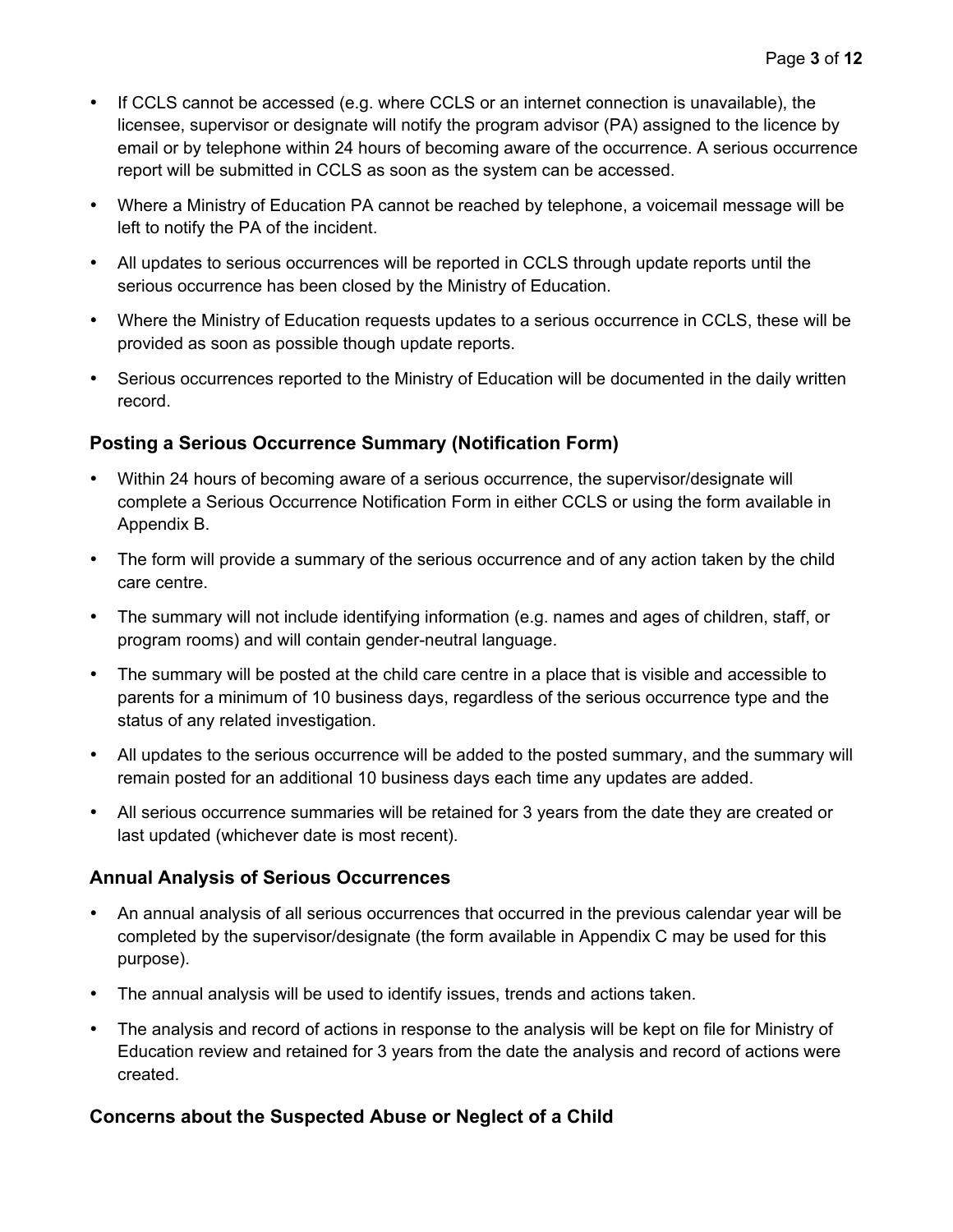- If any person, including a person who performs professional duties with respect to children, has reasonable grounds to suspect that a child has suffered, or is at risk to suffer, physical or emotional harm or sexual exploitation or molestation inflicted by the person having charge of the child, the person will report the suspicion directly to a children's aid society (CAS).
- Suspected abuse or neglect that will be reported will include physical, emotional and sexual abuse and/or neglect.
- Where a parent expresses concerns that a child is being abused or neglected, the parent will be advised to contact their local CAS directly. The person who becomes aware of these concerns is also required to report the concerns to the local CAS.

# **Procedures to Respond to a Serious Occurrence**

# **Steps to Follow for All Serious Occurrences**

| <b>Steps for Staff, Students and Volunteers to</b><br>Follow: |                                                                                                                                 | Steps for the Licensee/Supervisor/Designate to<br><b>Follow:</b> |                                                                                                                                 |
|---------------------------------------------------------------|---------------------------------------------------------------------------------------------------------------------------------|------------------------------------------------------------------|---------------------------------------------------------------------------------------------------------------------------------|
| 1.                                                            | Immediately:                                                                                                                    | 1.                                                               | Immediately:                                                                                                                    |
| $\bullet$                                                     | Ask for assistance from other staff,<br>students, or volunteers.                                                                | $\bullet$                                                        | Provide assistance to children, staff, students,<br>volunteers and families.                                                    |
| $\bullet$                                                     | Provide immediate medical assistance, if<br>applicable, according to Standard First Aid<br>and CPR training, where applicable.  | $\bullet$                                                        | Provide immediate medical assistance, if<br>applicable, according to Standard First Aid and<br>CPR training.                    |
| $\bullet$                                                     | Call emergency services and follow<br>direction from emergency services<br>personnel, where applicable,                         | $\bullet$                                                        | Call emergency services and follow direction<br>from emergency services personnel, where<br>applicable.                         |
| $\bullet$                                                     | Ensure that other children are removed<br>from the scene and do not have access to<br>the area, where applicable.               |                                                                  | 2. Within 24 hours of becoming aware of the<br>incident:                                                                        |
| $\bullet$                                                     | Address any risks to the health or safety of<br>the child and/or other children present to<br>prevent the risk of further harm. | $\bullet$                                                        | Collect all pertinent information to report the<br>incident to the Ministry of Education as a serious<br>occurrence, including: |
| $\bullet$                                                     | Notify the supervisor/designate.                                                                                                |                                                                  | A description of the incident;<br>$\circ$<br>The date, time, place where it occurred,<br>$\circ$                                |
| 2.                                                            | Ongoing and after the incident:                                                                                                 |                                                                  | actions taken and outcome;<br>The current status of the incident and<br>$\Omega$                                                |
| $\bullet$                                                     | Follow any direction provided by third-party                                                                                    |                                                                  | child/parties involved; and                                                                                                     |
|                                                               | authorities (e.g. police, CAS, public health,<br>$etc.$ )                                                                       |                                                                  | All other parties notified (e.g., emergency<br>$\circ$<br>services, CAS, parents).                                              |
| $\bullet$                                                     | Ensure that children are supervised at all<br>times.                                                                            | 3.                                                               | Report the serious occurrence in CCLS, or notify<br>the Ministry of Education program advisor by                                |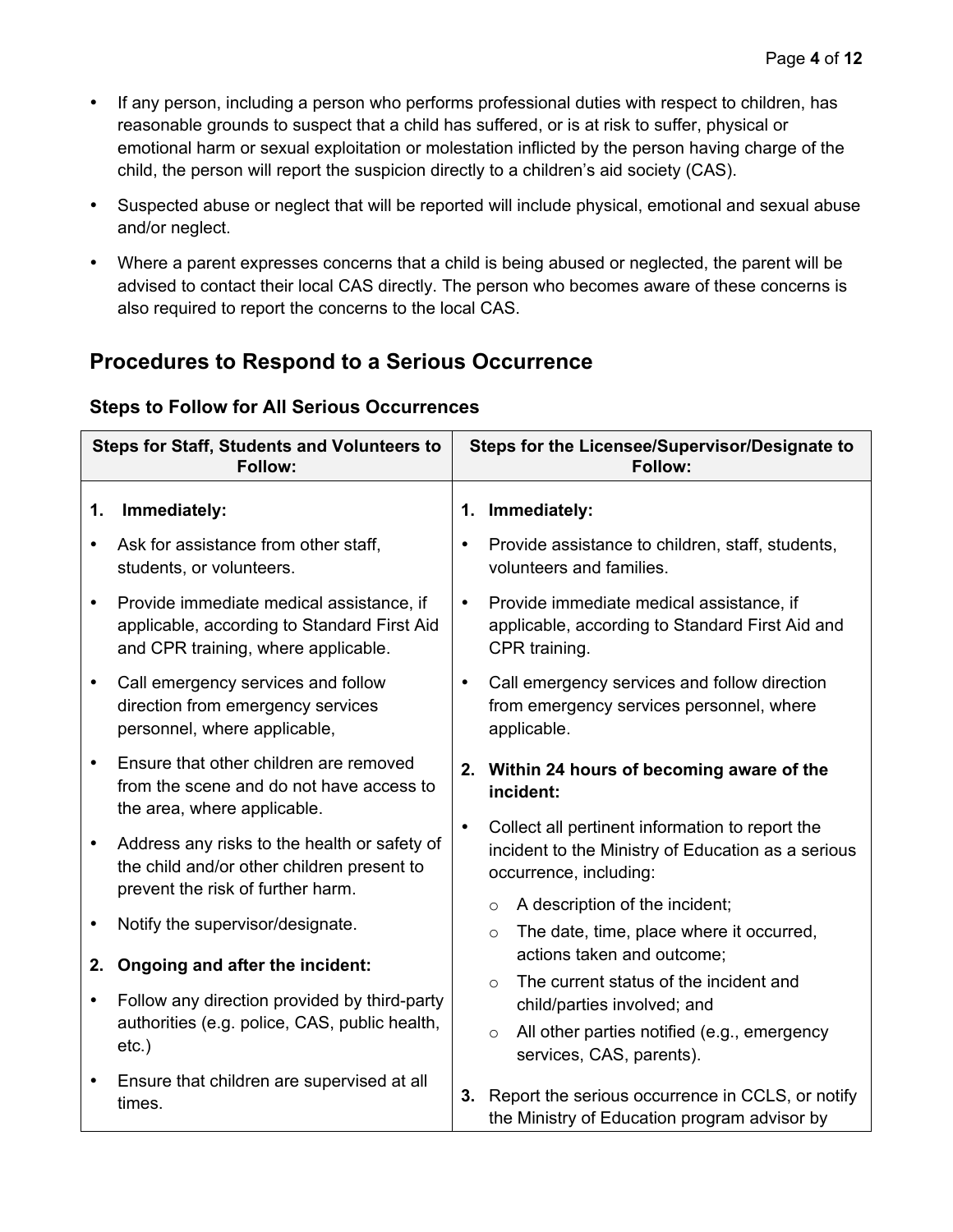| Steps for Staff, Students and Volunteers to<br>Follow: |                                                                                  | Steps for the Licensee/Supervisor/Designate to<br>Follow: |                                                                                                                                                                                                                                                        |
|--------------------------------------------------------|----------------------------------------------------------------------------------|-----------------------------------------------------------|--------------------------------------------------------------------------------------------------------------------------------------------------------------------------------------------------------------------------------------------------------|
|                                                        | 3. Within 24 hours:                                                              |                                                           | telephone or email where CCLS is not available.<br>Note: Where CCLS is not available, a serious                                                                                                                                                        |
|                                                        | Document the incident in:                                                        | soon as it becomes available.                             | occurrence report will be submitted in CCLS as                                                                                                                                                                                                         |
|                                                        | a. the daily written record;                                                     |                                                           |                                                                                                                                                                                                                                                        |
|                                                        | <b>b.</b> the child's record of symptoms of illness, if<br>applicable; and/or    |                                                           | 4. Post a summary of the serious occurrence and of<br>any action taken by the child care centre in a                                                                                                                                                   |
|                                                        | c. in an accident report, if applicable.                                         |                                                           | place that is visible and accessible to parents.                                                                                                                                                                                                       |
| $\bullet$                                              | Where an accident report is created,<br>provide a signed copy to a parent of the | 5.                                                        | Ongoing and after the incident:                                                                                                                                                                                                                        |
|                                                        | child.                                                                           | $\bullet$                                                 | Follow any direction provided by third-party<br>authorities (e.g. police, CAS, public health, etc.)                                                                                                                                                    |
|                                                        |                                                                                  | $\bullet$                                                 | Maintain confidentiality at all times.                                                                                                                                                                                                                 |
|                                                        |                                                                                  | $\bullet$                                                 | Update the serious occurrence report in CCLS,<br>as required.                                                                                                                                                                                          |
|                                                        | $\bullet$<br>$\bullet$<br>$\bullet$                                              |                                                           | Conduct an internal review of the serious<br>occurrence with staff, students and volunteers to<br>establish next steps and reduce probability of<br>repeat occurrences.                                                                                |
|                                                        |                                                                                  |                                                           | Provide children, parents, staff, students and/or<br>volunteers with supports, if needed.                                                                                                                                                              |
|                                                        |                                                                                  |                                                           | Review with staff, students and volunteers the<br>child care centre's program statement policies<br>and procedures that set out prohibited practices<br>and expectations of promoting the health, safety,<br>nutrition and well-being of all children. |

# **Steps to Follow According to Specific Serious Occurrence Categories**

| <b>Serious</b><br><b>Occurrence</b><br>Category | <b>Steps for Staff, Students and</b><br><b>Volunteers to Follow:</b>                        | Steps for the<br>Licensee/Supervisor/Designate to<br><b>Follow:</b>                                |
|-------------------------------------------------|---------------------------------------------------------------------------------------------|----------------------------------------------------------------------------------------------------|
| Death of a Child                                | Death occurs while a child is<br>receiving child care:                                      | See 'Steps to Follow for All Serious<br>Occurrences' for the<br>Licensee/Supervisor/Designate, and |
|                                                 | See 'Steps to Follow for All Serious<br>Occurrences' for staff, students and<br>volunteers. | a) Death occurs while a child is<br>receiving child care:                                          |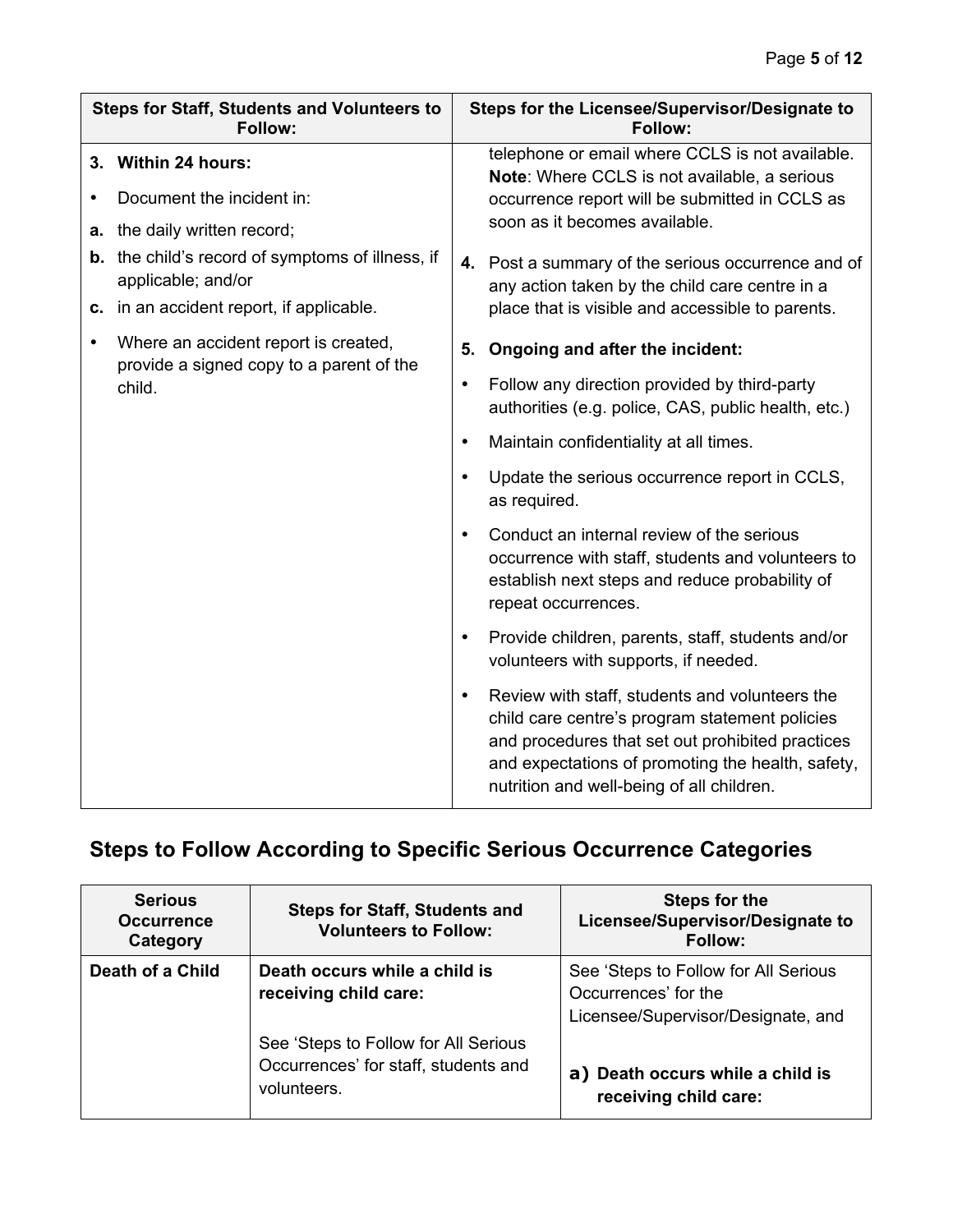| <b>Serious</b><br><b>Occurrence</b><br>Category        | <b>Steps for Staff, Students and</b><br><b>Volunteers to Follow:</b>                                                                                                                                                                                                                                                                                                                                                                                                                                                                                   | <b>Steps for the</b><br>Licensee/Supervisor/Designate to<br>Follow:                                                                                                                                                                                                                                                                                                                                                                                                                                                                                                                                                                |
|--------------------------------------------------------|--------------------------------------------------------------------------------------------------------------------------------------------------------------------------------------------------------------------------------------------------------------------------------------------------------------------------------------------------------------------------------------------------------------------------------------------------------------------------------------------------------------------------------------------------------|------------------------------------------------------------------------------------------------------------------------------------------------------------------------------------------------------------------------------------------------------------------------------------------------------------------------------------------------------------------------------------------------------------------------------------------------------------------------------------------------------------------------------------------------------------------------------------------------------------------------------------|
|                                                        |                                                                                                                                                                                                                                                                                                                                                                                                                                                                                                                                                        | 1. Immediately, upon becoming<br>aware of the incident:<br>Contact a parent of the child, or<br>$\bullet$<br>where a parent cannot be<br>reached, contact the child's<br>emergency contact.<br>b) Death occurs while a child is not<br>receiving child care:<br>Within 24 hours of becoming aware<br>of the incident:<br>Contact local Children's Aid<br>$\bullet$<br>Society (CAS) or police services to<br>find out if there is an investigation.<br>If an investigation is ongoing,<br>conduct an internal investigation<br>after CAS or police services have<br>completed their investigation, if<br>applicable.               |
| <b>Allegation of</b><br>Abuse and/or<br><b>Neglect</b> | 'Steps to Follow for All Serious<br>Occurrences' for staff, students and<br>volunteers, and<br>Where there is a concern about the<br>abuse or neglect of a child by any<br>person:<br>Immediately:<br>1.<br>Report concerns to the local<br>٠<br>Children's Aid Society (CAS) as<br>per the duty to report obligations<br>under the Child and Family<br>Services Act (CFSA).<br>Document the conversation with<br>$\bullet$<br>CAS and follow their<br>recommendations.<br>Notify the supervisor/designate of<br>٠<br>the incident and the report made | See 'Steps to Follow for All Serious<br>Occurrences' for the<br>Licensee/Supervisor/Designate, and<br>Where there is a concern about the<br>abuse or neglect of a child by a<br>staff, student or volunteer, or where<br>a person has otherwise reported<br>alleged abuse/neglect concerns to<br>the supervisor/designate:<br>Immediately:<br>1.<br>Notify the person who reported<br>$\bullet$<br>concerns about their duty to report<br>obligations under the Child and<br>Family Services Act (CFSA).<br>Report the concerns to the local<br>$\bullet$<br>Children's Aid Society (CAS) as<br>per the duty to report obligations |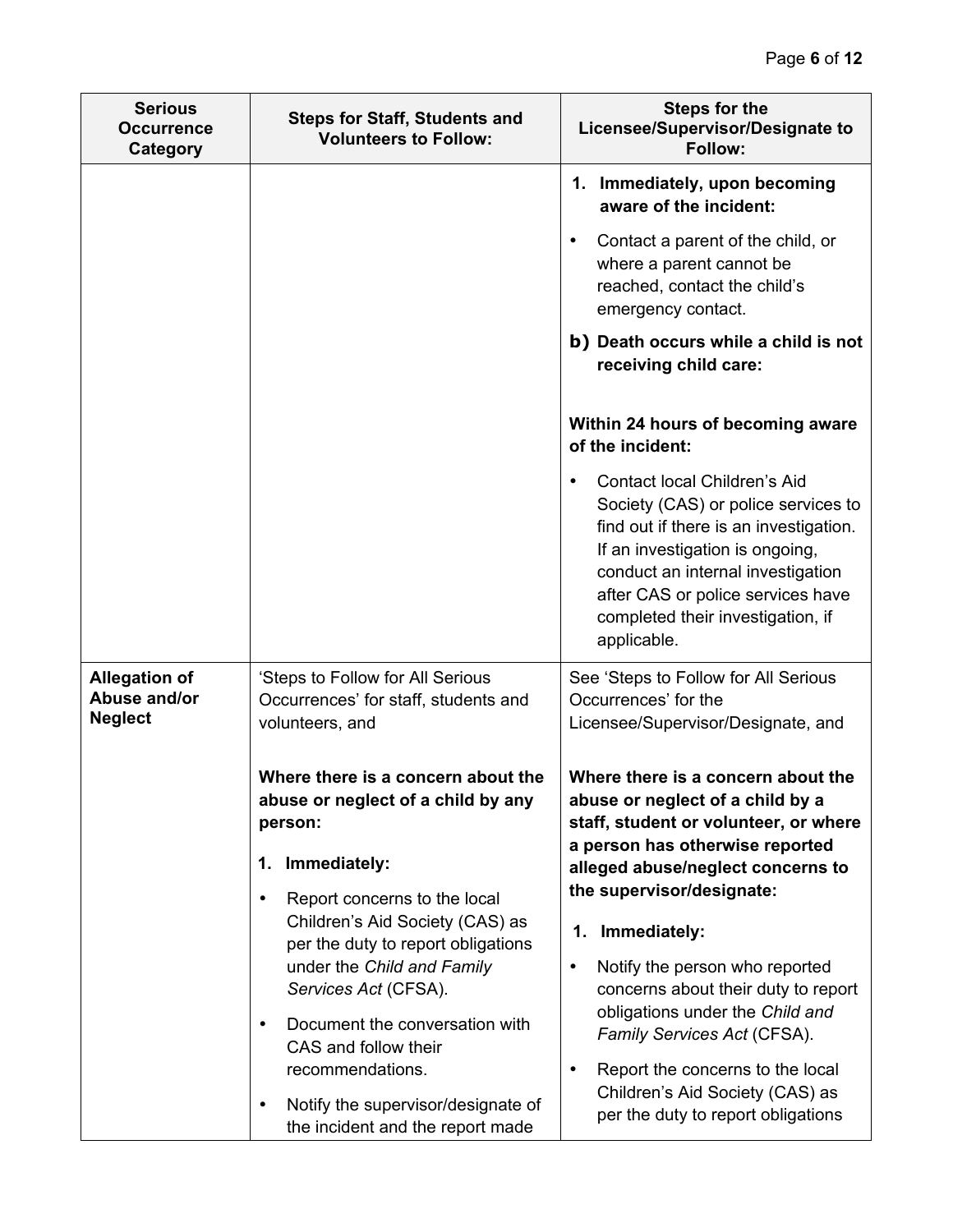| <b>Serious</b><br><b>Steps for Staff, Students and</b><br><b>Occurrence</b><br><b>Volunteers to Follow:</b><br>Category |                                                                     | <b>Steps for the</b><br>Licensee/Supervisor/Designate to<br>Follow:                                                                                                                                                                                        |
|-------------------------------------------------------------------------------------------------------------------------|---------------------------------------------------------------------|------------------------------------------------------------------------------------------------------------------------------------------------------------------------------------------------------------------------------------------------------------|
|                                                                                                                         | to CAS, where appropriate.                                          | under the CFSA, unless it is                                                                                                                                                                                                                               |
|                                                                                                                         | Refrain from discussing the<br>$\bullet$<br>allegation with others. | confirmed that a report has<br>already been made to CAS.                                                                                                                                                                                                   |
|                                                                                                                         | Maintain confidentiality at all times.<br>$\bullet$                 | Document the concerns.                                                                                                                                                                                                                                     |
|                                                                                                                         |                                                                     | Contact and notify a parent of the<br>$\bullet$<br>child, where appropriate.                                                                                                                                                                               |
|                                                                                                                         |                                                                     | Based on the nature of the<br>allegation and/or the direction of<br>CAS and/or internal policies,<br>determine next steps such as<br>disciplinary measures and<br>additional actions, such as an<br>internal investigation to protect<br>children in care. |
|                                                                                                                         |                                                                     | Determine whether the individual<br>alleged to have abused/neglected<br>a child is registered with a<br>professional regulatory body (e.g.<br>College of Early Childhood<br>Educators, Ontario College of<br>Teachers, etc.). If so:                       |
|                                                                                                                         |                                                                     | Report the allegation of abuse<br>$\circ$<br>to the appropriate regulatory<br>body;                                                                                                                                                                        |
|                                                                                                                         |                                                                     | Report to the College of Early<br>$\circ$<br>Childhood Educators when the<br>employment of a registered<br>early childhood educator<br>(RECE) is suspended or<br>terminated or if the RECE<br>resigns.                                                     |
|                                                                                                                         |                                                                     | Refrain from discussing the<br>allegation with others.                                                                                                                                                                                                     |
|                                                                                                                         |                                                                     | Maintain confidentiality at all times.<br>$\bullet$                                                                                                                                                                                                        |
|                                                                                                                         |                                                                     | 2. Once all external investigations<br>are complete (e.g. by police<br>and/or CAS), if applicable:                                                                                                                                                         |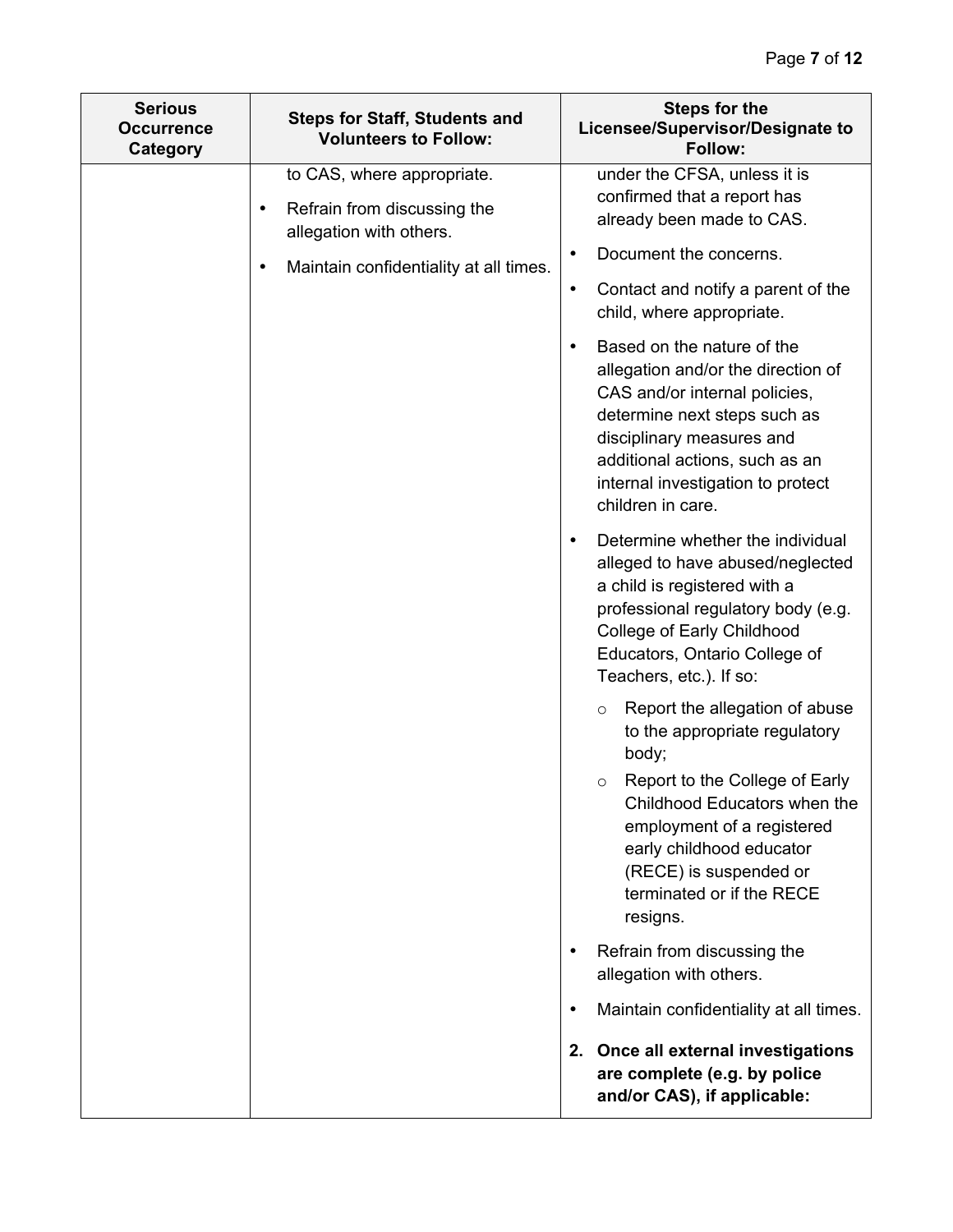| <b>Serious</b><br><b>Steps for Staff, Students and</b><br><b>Occurrence</b><br><b>Volunteers to Follow:</b><br>Category |                                                                                                                                                                                                                                                                                                                                                                                                                                                                                                                                                                                                                                                                                                                                                                                                                                                     | <b>Steps for the</b><br>Licensee/Supervisor/Designate to<br>Follow:                                                                                                                                                                                                                                                                                                                                                                                                                                                                                                                                                                                                                                                                                                                              |
|-------------------------------------------------------------------------------------------------------------------------|-----------------------------------------------------------------------------------------------------------------------------------------------------------------------------------------------------------------------------------------------------------------------------------------------------------------------------------------------------------------------------------------------------------------------------------------------------------------------------------------------------------------------------------------------------------------------------------------------------------------------------------------------------------------------------------------------------------------------------------------------------------------------------------------------------------------------------------------------------|--------------------------------------------------------------------------------------------------------------------------------------------------------------------------------------------------------------------------------------------------------------------------------------------------------------------------------------------------------------------------------------------------------------------------------------------------------------------------------------------------------------------------------------------------------------------------------------------------------------------------------------------------------------------------------------------------------------------------------------------------------------------------------------------------|
|                                                                                                                         |                                                                                                                                                                                                                                                                                                                                                                                                                                                                                                                                                                                                                                                                                                                                                                                                                                                     | Update the serious occurrence<br>$\bullet$<br>report in CCLS, as required.<br>Update all other authorities to<br>$\bullet$<br>whom the allegation was reported<br>(e.g. College of Early Childhood<br>Educators, Ontario College of<br>Teachers, CAS, etc.).                                                                                                                                                                                                                                                                                                                                                                                                                                                                                                                                     |
| Life-threatening<br><b>Injury or Illness</b><br>a. Injury<br>b. Illness                                                 | See 'Steps to Follow for All Serious<br>Occurrences' for staff, students and<br>volunteers.                                                                                                                                                                                                                                                                                                                                                                                                                                                                                                                                                                                                                                                                                                                                                         | See 'Steps to Follow for All Serious<br>Occurrences' for the<br>Licensee/Supervisor/Designate.                                                                                                                                                                                                                                                                                                                                                                                                                                                                                                                                                                                                                                                                                                   |
| <b>Missing or</b><br><b>Unsupervised</b><br>Child(ren)<br>a. Child was<br>found<br>b. Child is still<br>missing         | 'Steps to Follow for All Serious<br>Occurrences' for staff, students and<br>volunteers, and<br>1. Immediately, upon becoming<br>aware that a child or children<br>are missing:<br>Alert the supervisor/designate, and<br>٠<br>all staff, students and volunteers;<br>Search the child care premises,<br>$\bullet$<br>including outdoor areas (e.g.<br>hallways, washrooms, playground,<br>outdoor classrooms, etc.);<br>Ensure that remaining children are<br>supervised at all times.<br>a) Where the child or children are<br>not found after being deemed<br>missing.<br>Continue to search the premises.<br>$\bullet$<br>Update the supervisor/designate.<br>$\bullet$<br>b) Where the child or children are<br>found after being deemed<br>missing.<br>Update the supervisor/designate.<br>$\bullet$<br>After the child or children have<br>2. | See 'Steps to Follow for All Serious<br>Occurrences' for the<br>Licensee/Supervisor/Designate, and<br>1. Immediately, upon becoming<br>aware that a child is missing:<br>Assist with searching for the<br>$\bullet$<br>missing child(ren).<br>a) Where the child or children are<br>not found after being deemed<br>missing:<br>Call emergency services and<br>$\bullet$<br>follow direction from emergency<br>services personnel.<br>Contact the child(ren)'s parent(s),<br>$\bullet$<br>or where a parent cannot be<br>reached, contact the child's<br>emergency contact.<br>b) Where the child or children are<br>found after being deemed<br>missing:<br>Update the child(ren)'s parent(s),<br>$\bullet$<br>or where a parent cannot be<br>reached the child(ren)'s<br>emergency contact(s). |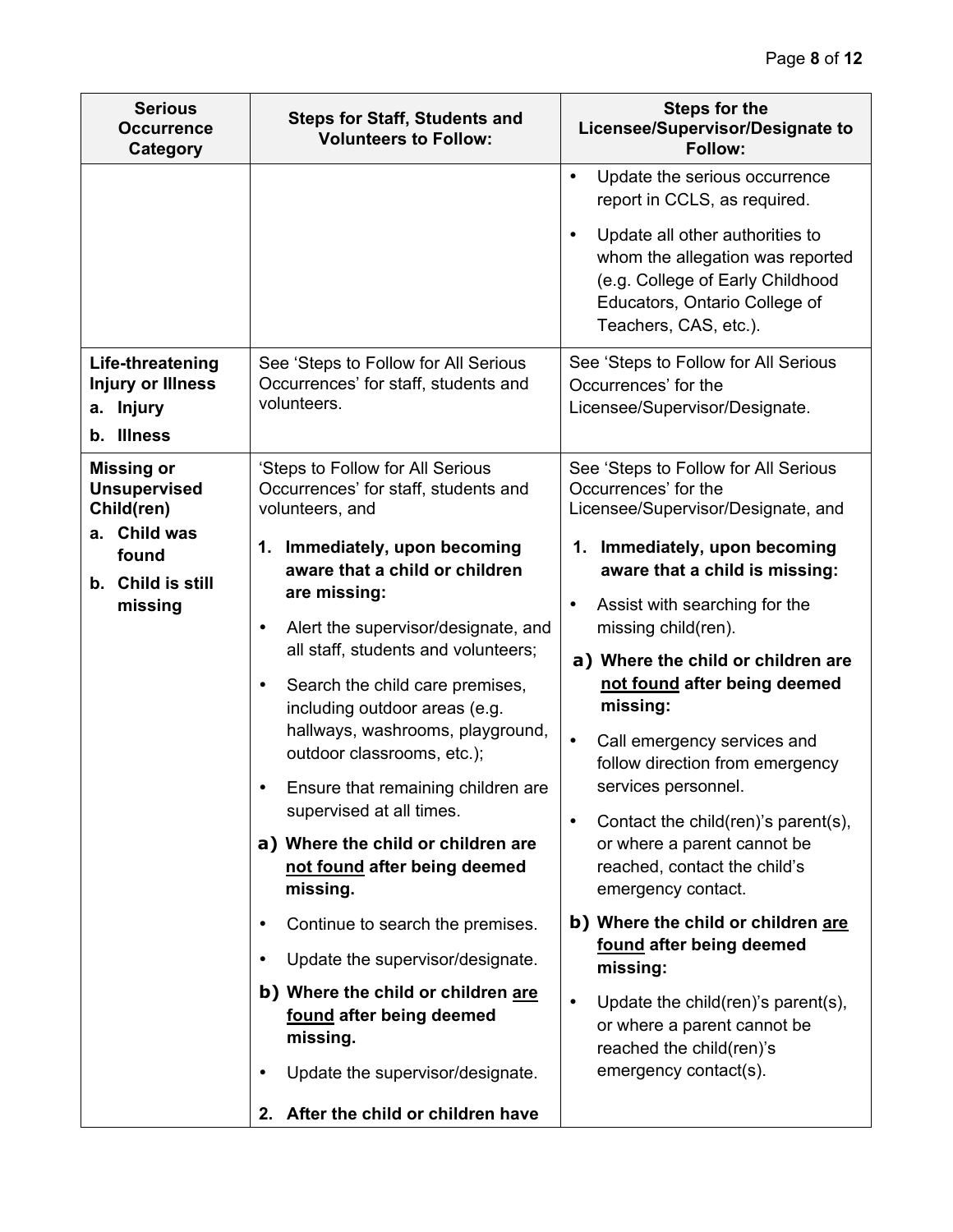| <b>Serious</b><br><b>Occurrence</b><br><b>Category</b>                                                                                                      | <b>Steps for Staff, Students and</b><br><b>Volunteers to Follow:</b>                                                                                                                                                                                                                                                                                                                                                                                                                                                                                         | <b>Steps for the</b><br>Licensee/Supervisor/Designate to<br>Follow:                                                                                                                                                                                                                                                                                                                                                                                                                                                                                                                              |
|-------------------------------------------------------------------------------------------------------------------------------------------------------------|--------------------------------------------------------------------------------------------------------------------------------------------------------------------------------------------------------------------------------------------------------------------------------------------------------------------------------------------------------------------------------------------------------------------------------------------------------------------------------------------------------------------------------------------------------------|--------------------------------------------------------------------------------------------------------------------------------------------------------------------------------------------------------------------------------------------------------------------------------------------------------------------------------------------------------------------------------------------------------------------------------------------------------------------------------------------------------------------------------------------------------------------------------------------------|
|                                                                                                                                                             | been found, after being deemed<br>missing:<br>Document the incident in the daily<br>٠<br>written record.                                                                                                                                                                                                                                                                                                                                                                                                                                                     |                                                                                                                                                                                                                                                                                                                                                                                                                                                                                                                                                                                                  |
| <b>Unplanned</b><br><b>Disruption of</b><br><b>Normal</b><br><b>Operations</b><br>a. Fire<br>b. Flood<br><b>Gas Leak</b><br>C.<br>d. Detection of<br>Carbon | 'Steps to Follow for All Serious<br>Occurrences' for staff, students and<br>volunteers, and<br>a) Where the incident is suspected<br>to be an outbreak:<br>1. Immediately:<br>Notify the supervisor/designate on<br>$\bullet$<br>site of concerns.                                                                                                                                                                                                                                                                                                           | See 'Steps to Follow for All Serious<br>Occurrences' for the<br>Licensee/Supervisor/Designate, and<br>a) Where the incident is suspected<br>to be an outbreak:<br>1. Immediately:<br>Contact the local public health<br>$\bullet$<br>department.                                                                                                                                                                                                                                                                                                                                                 |
| <b>Monoxide</b><br>e. Outbreak<br>Lockdown<br>f.<br><b>Other</b><br>g.<br><b>Emergency</b><br><b>Relocation or</b><br><b>Temporary</b><br><b>Closure</b>    | Separate children who are<br>$\bullet$<br>showing symptoms of illness from<br>other children.<br>Follow the child care centre's<br>$\bullet$<br>sanitary practices policy and<br>procedures.<br><b>Within 24 hours:</b><br>2.<br>Record symptoms of ill health in<br>٠<br>the affected child(ren)'s records,<br>Document the incident in the daily<br>$\bullet$<br>written record.<br>a) Where the incident is not an<br>outbreak (all other disruptions<br>of normal operations):<br>Immediately:<br>1.<br>Follow the child care centre's fire<br>$\bullet$ | b) Where the incident is deemed<br>an outbreak by public health:<br>1. Immediately:<br>Follow instructions from the local<br>$\bullet$<br>public health department.<br>Contact the parent(s) of the<br>$\bullet$<br>affected child(ren) and ensure the<br>affected child(ren) are picked up<br>by their parent(s) and/or taken to<br>hospital.<br>Obtain an outbreak posting from<br>the local Medical Officer of Health<br>and post in an area easily<br>accessible for parents.<br>Note: Outbreaks must be reported as<br>a serious occurrence only if deemed<br>an outbreak by public health. |
|                                                                                                                                                             | safety and evacuation plan and/or<br>the emergency management<br>policies and procedures, as<br>applicable.<br><b>Within 24 hours:</b><br>2.<br>Document the incident in the daily<br>٠                                                                                                                                                                                                                                                                                                                                                                      | <b>Within 24 hours:</b><br>2.<br>Notify all parents of children<br>$\bullet$<br>enrolled at the child care centre of<br>the outbreak.<br>a) Where the incident is not<br>deemed an outbreak, follow                                                                                                                                                                                                                                                                                                                                                                                              |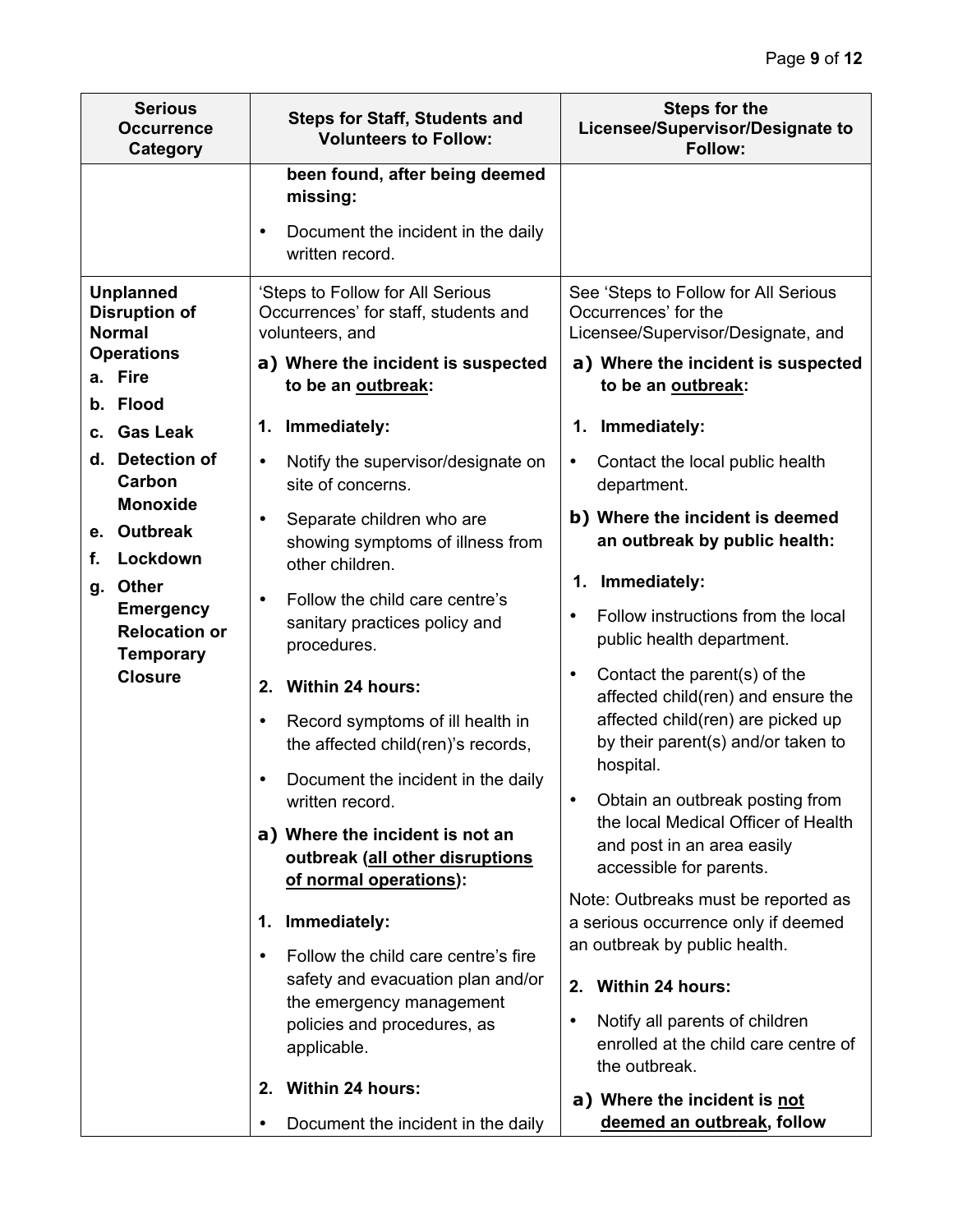| <b>Serious</b><br><b>Occurrence</b><br>Category | <b>Steps for Staff, Students and</b><br><b>Volunteers to Follow:</b> | <b>Steps for the</b><br>Licensee/Supervisor/Designate to<br><b>Follow:</b>                                                                         |
|-------------------------------------------------|----------------------------------------------------------------------|----------------------------------------------------------------------------------------------------------------------------------------------------|
|                                                 | written record.                                                      | sanitary practices policy.<br>b) Where the incident is not an<br>outbreak (all other disruptions<br>of normal operations):                         |
|                                                 |                                                                      | Immediately:<br>1.                                                                                                                                 |
|                                                 |                                                                      | Follow the child care centre's fire<br>safety and evacuation plan and/or<br>the emergency management<br>policies and procedures, as<br>applicable. |
|                                                 |                                                                      | Note: a hold and secure (an external<br>threat in the area) is not a reportable<br>serious occurrence.                                             |